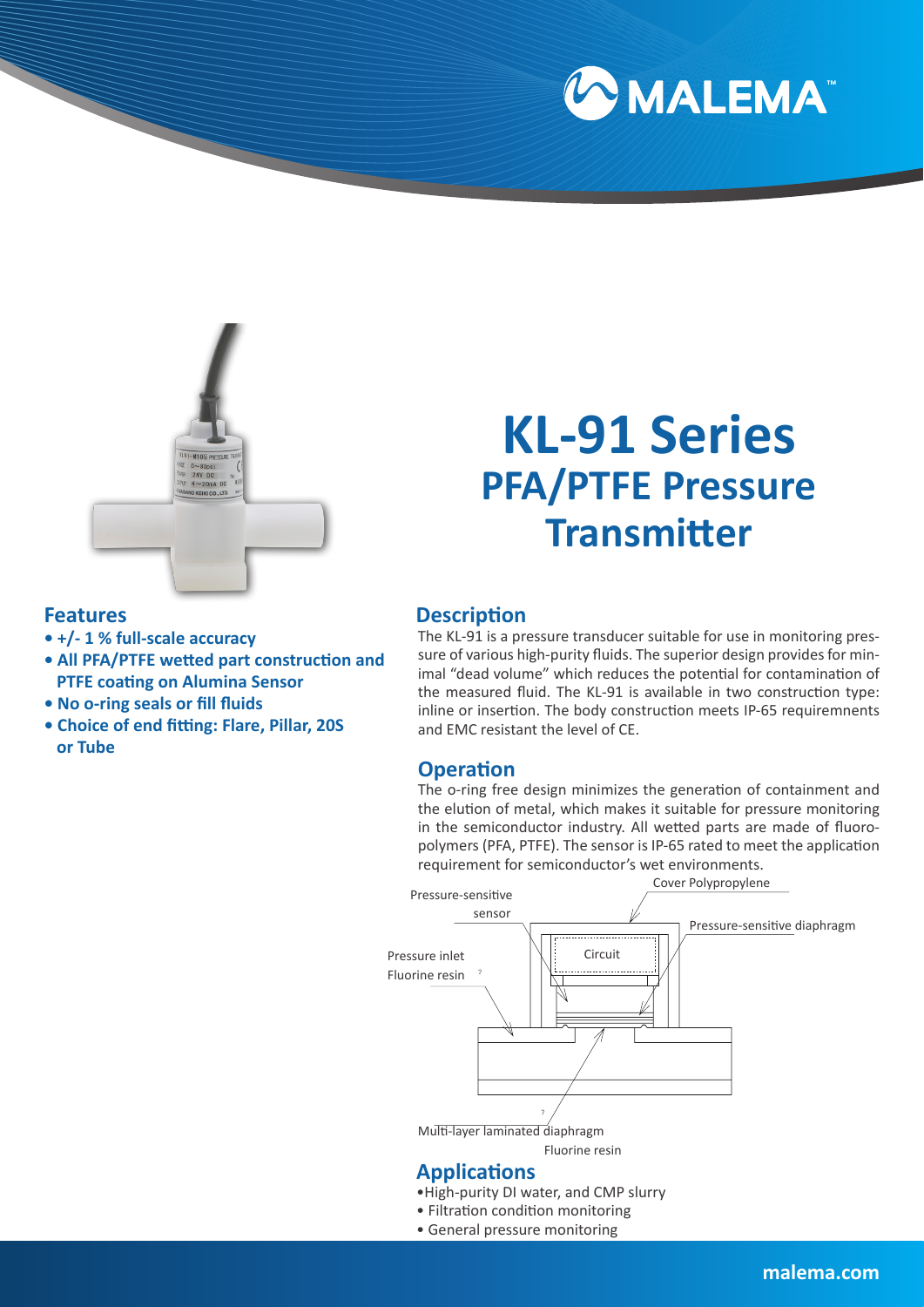# **Measurement Specifications**

| Material of wetted parts     | PFA / PTFE                                                                                                                         |  |  |  |  |  |
|------------------------------|------------------------------------------------------------------------------------------------------------------------------------|--|--|--|--|--|
| Material of non-wetted parts | Polypropylene                                                                                                                      |  |  |  |  |  |
| <b>Pressure Range</b>        | -15 to 80 psi                                                                                                                      |  |  |  |  |  |
| Allowable maximum pressure   | 120 psi                                                                                                                            |  |  |  |  |  |
| Temperature coefficient      | $+/-$ 0.05 % F.S. / deg. C                                                                                                         |  |  |  |  |  |
| Power and supply current     | 24 VDC* ± 10% (2 wire system)<br>$10 \sim 24$ VDC (3 wire system)                                                                  |  |  |  |  |  |
| Analog output                | 2 wire: 4 ~ 20 mA DC<br>(Load Resistance: 500 Q max. at 24 VDC)<br>3 wire: 1 ~ 5 VDC, 0 ~ 10 VDC<br>(Load Resistance: 10 k Ω min.) |  |  |  |  |  |
| Accuracy                     | $±$ 1% F.S.                                                                                                                        |  |  |  |  |  |
| <b>Connection sizes</b>      | $1/4$ ", $3/8$ ", $1/2$ ", $3/4$ ", $1$ "                                                                                          |  |  |  |  |  |
| Operating temperature range  | 10 to 80°C                                                                                                                         |  |  |  |  |  |
| Operating humidity range     | 25 to 80% RH (no condensation inside sensor)                                                                                       |  |  |  |  |  |
| Protection                   | $IP-65$                                                                                                                            |  |  |  |  |  |
| Cable length                 | 2 <sub>m</sub>                                                                                                                     |  |  |  |  |  |
| Weight                       | 180 g (with cable)                                                                                                                 |  |  |  |  |  |

\* 24 VDC ±10% power supply required for 0 to 10 VDC / 4-20 mA outputs

**Corporate Headquarters** 1060 S Rogers Circle Boca Roton, FL 33487 P: (561) 995-0595 F: (561) 995-0622 **West Coast Headquarters** 2225 Martin Avenue Suite I Santa Clara, CA 95050 P: (408) 970-3419 F: (408) 970-3426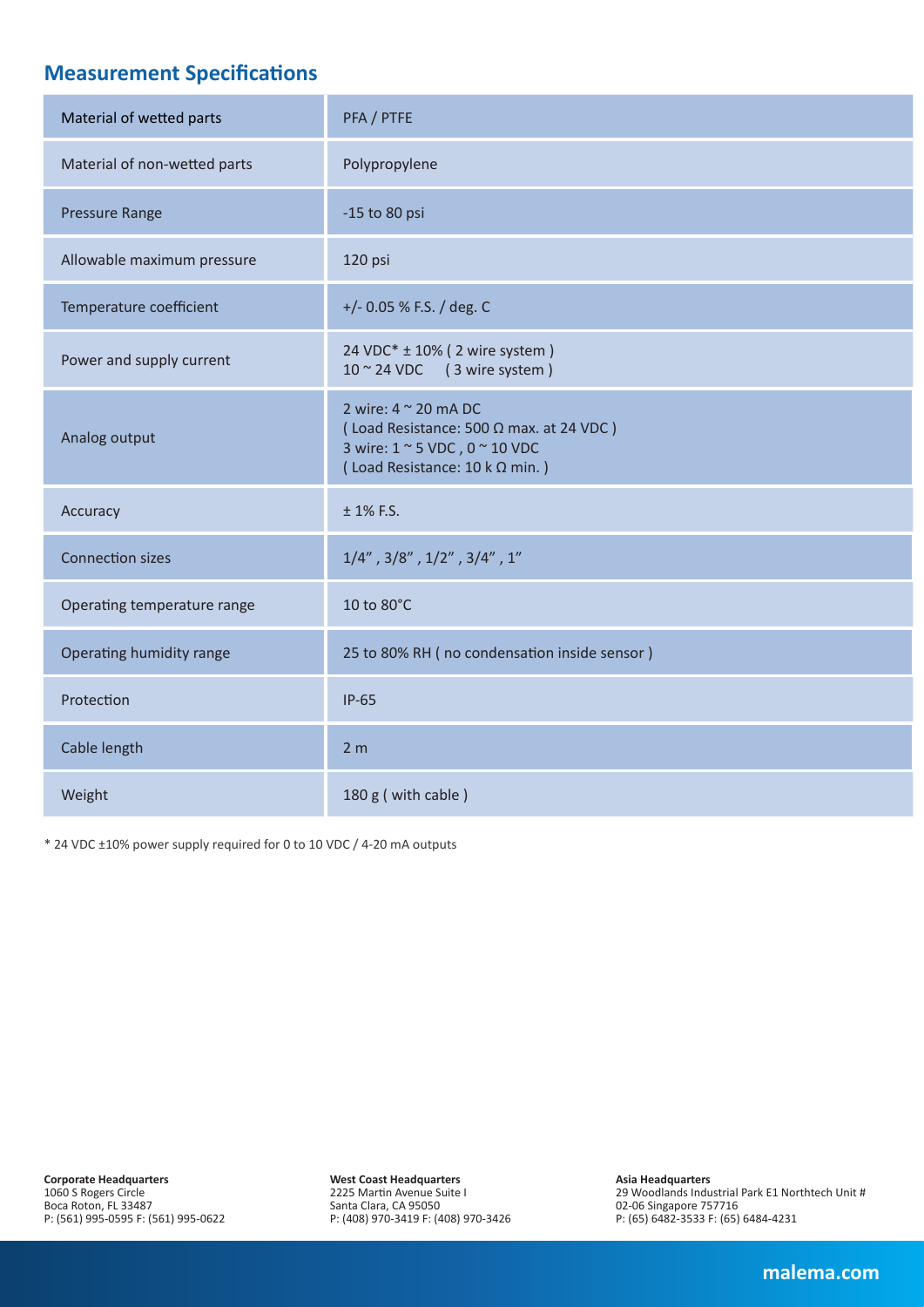#### **Dimensional and Cut-Away Drawings**



**Corporate Headquarters** 1060 S Rogers Circle Boca Roton, FL 33487 P: (561) 995-0595 F: (561) 995-0622 **West Coast Headquarters** 2225 Martin Avenue Suite I Santa Clara, CA 95050 P: (408) 970-3419 F: (408) 970-3426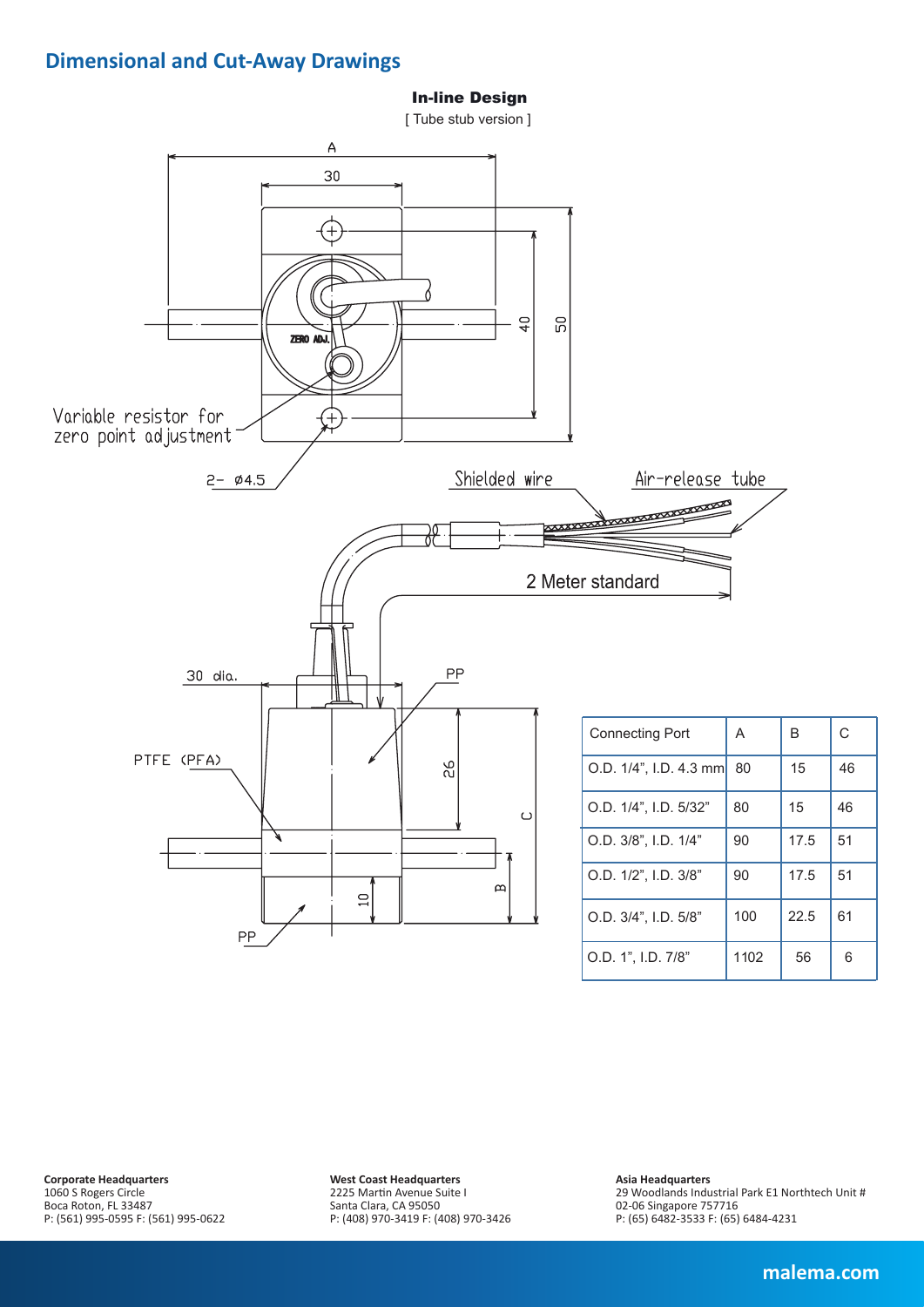## **Dimensional and Cut-Away Drawings**

[ Pillar S300 male version ]



**Corporate Headquarters** 1060 S Rogers Circle Boca Roton, FL 33487 P: (561) 995-0595 F: (561) 995-0622 **West Coast Headquarters** 2225 Martin Avenue Suite I Santa Clara, CA 95050 P: (408) 970-3419 F: (408) 970-3426

**Asia Headquarters** 29 Woodlands Industrial Park E1 Northtech Unit # 02-06 Singapore 757716 P: (65) 6482-3533 F: (65) 6484-4231

C

56

61

66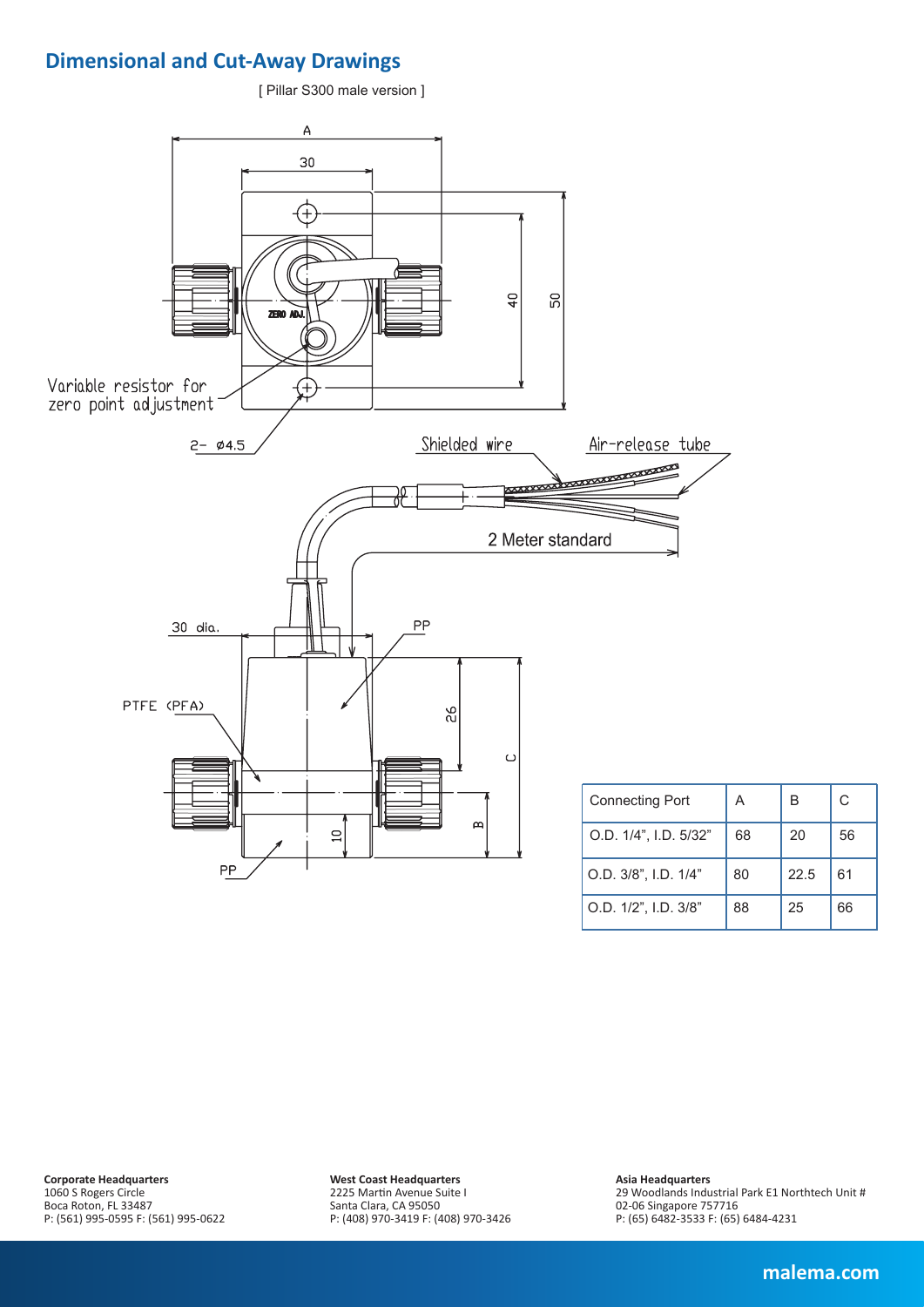## **Dimensional and Cut-Away Drawings**

[ Pillar S300, nut and sleeve version ]



**Corporate Headquarters** 1060 S Rogers Circle Boca Roton, FL 33487 P: (561) 995-0595 F: (561) 995-0622 **West Coast Headquarters** 2225 Martin Avenue Suite I Santa Clara, CA 95050 P: (408) 970-3419 F: (408) 970-3426